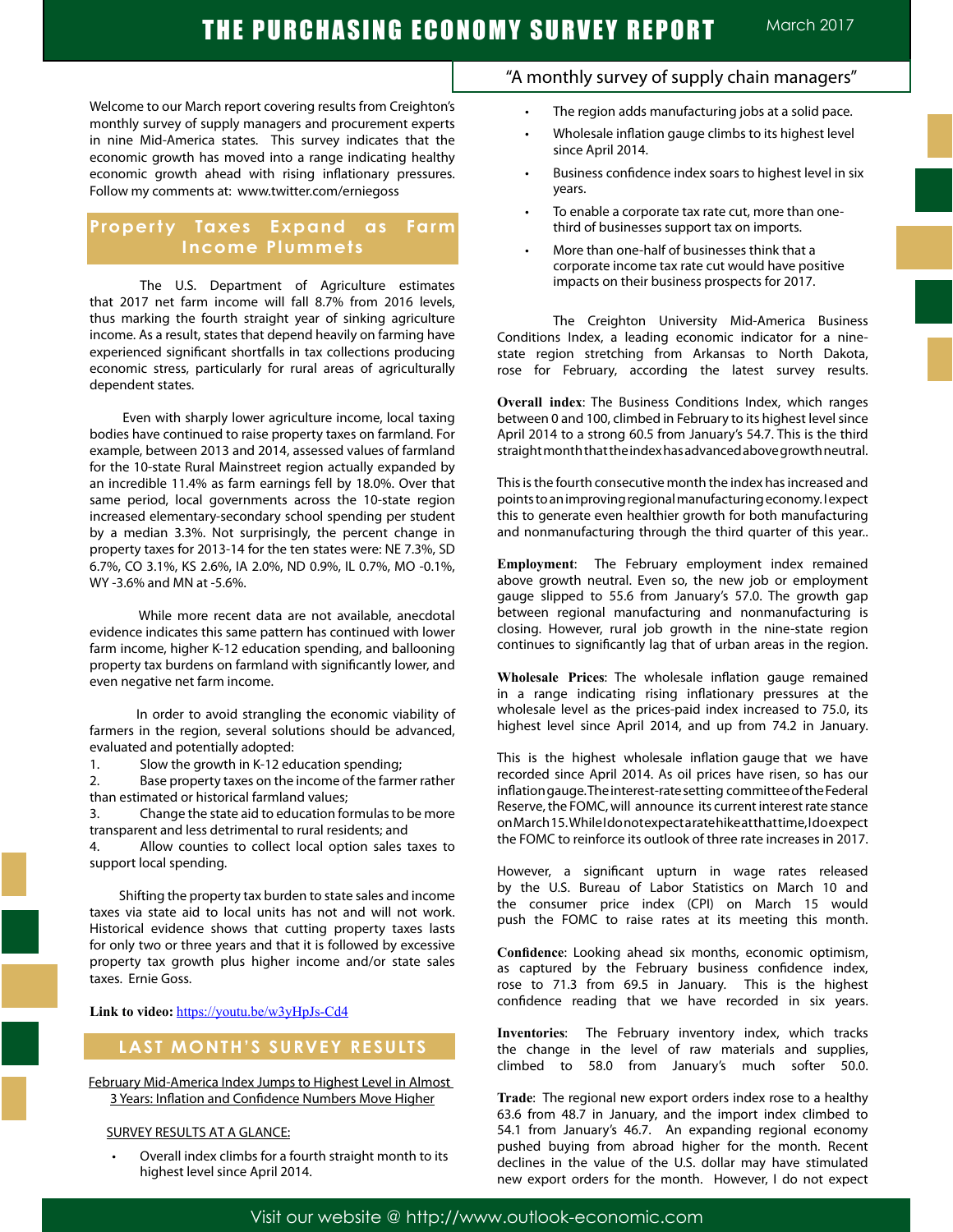## THE PURCHASING ECONOMY SURVEY REPORT March 2017

# THE PURCHASING ECONOMY SURVEY REPORT

### "A monthly survey of supply chain managers"

March 2017

|                | "A monthly survey of supply chain managers" |  |
|----------------|---------------------------------------------|--|
| lex            |                                             |  |
| ary            |                                             |  |
| hat            |                                             |  |
| ice            |                                             |  |
|                |                                             |  |
| in             |                                             |  |
| nd             |                                             |  |
| ing            |                                             |  |
| als            |                                             |  |
| nal            |                                             |  |
| vill           |                                             |  |
| ۱y.            |                                             |  |
|                |                                             |  |
| ate            |                                             |  |
| ns<br>lar.     |                                             |  |
| ОY             |                                             |  |
| ast            |                                             |  |
| ng             |                                             |  |
| ate            |                                             |  |
| . A            |                                             |  |
| %)<br>tes      |                                             |  |
|                |                                             |  |
|                |                                             |  |
|                |                                             |  |
| blic           |                                             |  |
| ers<br>าat     |                                             |  |
| $\ddot{\cdot}$ |                                             |  |
|                |                                             |  |
| day            |                                             |  |
|                |                                             |  |
|                |                                             |  |
|                |                                             |  |

export order growth to remain this robust in the months ahead.

**Other components**: Components of the February Business Conditions Index were new orders at 67.3, up from 56.8 in January; production or sales index was 69.7, up from January's 56.9; and delivery speed of raw materials and supplies fell to 51.9 from last month's 53.1.

The Creighton Economic Forecasting Group has conducted the monthly survey of supply managers in nine states since 1994 to produce leading economic indicators of the Mid-America economy. States included in the survey are Arkansas, Iowa, Kansas, Minnesota, Missouri, Nebraska, North Dakota, Oklahoma and South Dakota.

The forecasting group's overall index, referred to as the Business Conditions Index, ranges between 0 and 100. An index greater than 50 indicates an expansionary economy over the course of the next three to six months. The Business Conditions Index is a mathematical average of indices for new orders, production or sales, employment, inventories and delivery lead time. This is the same methodology, used since 1931, by the Institute for Supply Management, formerly the National Association of Purchasing Management.

## **MID-AMERICA STATES**

#### ARKANSAS

The February Business Conditions Index for Minnesota dipped to 54.3 from 54.7 in January. Components of the overall February index from the monthly survey of supply managers were new orders at 55.4, production or sales at 67.4, delivery lead time at 50.1, inventories at 46.5, and employment at 52.0. Recent surveys point to positive but slow growth for the next six months with job additions of approximately 11,000. Leading industries: ethanol and

Arkansas' overall index for February rose to 58.9 from January's 55.3. Components of the index from the monthly survey of supply managers were new orders at 66.0, production or sales at 68.3, delivery lead time at 50.9, inventories at 54.7, and employment at 54.3. Recent surveys point to solid state growth for the next six months, with job additions of approximately 4,000. Leading industries: Trucking and health services. Lagging industries: Retail trade, durable manufacturing.

#### IOWA

The February Business Conditions Index for Iowa climbed to 62.6 from 51.8 in January. Components of the overall index from the monthly survey of supply managers were new orders at 67.4, production or sales at 69.7, delivery lead time at 52.0, employment at 57.7, and inventories at 66.4. Recent surveys point to solid growth for the next six months with job additions of approximately 4,500. Leading industries: food processing and ethanol production. Lagging industries: metal manufacturers and agriculture equipment producers.

#### KANSAS

The Kansas Business Conditions Index for February increased to 61.5 from January's 53.2. Components of the leading economic indicator from the monthly survey of supply managers were new orders at 66.9, production or sales at 69.3, delivery lead time at 51.7, employment at 56.7, and inventories at 62.9. Recent surveys point to solid growth for the next six months with job additions of approximately 2,500. Leading industries: aircraft and aircraft parts manufacturers and food processing. Lagging industries: metal manufacturers and agriculture equipment producers.

#### **MINNESOTA**

• The Dow-Jones Industrial average broke 21,000 in March for the first time ever. In my judgment, U.S. stocks are priced for perfection—low interest rates, higher earnings, less regulatory burdens, and lower corporate taxes.

- Both Creighton's and the ISM's manufacturing ind (PMI) rose sharply for February.
- The Mexican Peso has soared by 6% since Janua 1. This is good news for companies and farmers that export to Mexico since it makes U.S. products more pri competitive.

medical equipment manufacturers. Lagging industries: vehicle parts manufacturers and agriculture equipment producers.

#### MISSOURI

The February Business Conditions Index for Missouri expanded to 66.8 from January's 53.7. Components of the overall February index from the survey of supply managers were new orders at 73.7, production or sales at 76.3, delivery lead time at 57.2, inventories at 53.4, and employment at 73.5. Recent surveys point to healthy growth for the next six months with job additions of approximately 16,000. Leading industries: banking and finance, and trucking. Lagging industries: motor vehicle and vehicle parts manufacturers, and metal manufacturers.

- **Repatriation**: Signals from Congress to reduce corporation tax rates on foreign earnings for U.S. corporatio brought home. It will increase the value of the U.S. doll
- CPI: On April 14, BLS releases CPI for March. YO growth (core) above the Fed target of 2.0% for the pay 15 months. Annualized growth above 2.5% is getting "too hot" for the Fed and would push for another rate increase at the Fed's FOMC next meeting on May 3.
- **·** Jobs: On April 7, BLS releases its March jobs report. strong year-over-year wage growth number  $(>3.0)$ could push the Federal Reserve to raise interest rat at their next meeting on May 3.

• Las Vegas taxpayers approved \$750 million in pub funding via hotel tax to support the Oakland Raide move to the gambling mecca. This a lousy bet that enriches NFL owners at the expense of the taxpayer.

#### NEBRASKA

Survey results for March will be released on the first business d of next month, April 3.

Follow Goss on twitter at http://twitter.com/erniegoss For historical data and forecasts visit our website at: http://www2.creighton.edu/business/economicoutlook/

The February Business Conditions Index for Nebraska slipped to 55.4 from 56.9 in January. Components of the index from the monthly survey of supply managers were new orders at 56.5, production or sales at 57.1, delivery lead time at 53.6, inventories at 58.1, and employment at 53.6. Recent surveys point to positive but slow growth for the next six months with job additions of approximately 2,200. Leading industries: ethanol and trucking. Lagging industries: metal manufacturers and agriculture equipment producers.

#### NORTH DAKOTA

North Dakota's overall, or Business Conditions Index, advanced above growth neutral for two of the last three months. The index for February from a survey of supply managers rocketed to 66.8 from 49.7 in January and 51.0 in December. Components of the overall index were new orders at 54.7, production or sales at 71.5, delivery lead time at 53.4, employment at 62.0, and inventories at 81.2. Recent surveys point to soft, but positive state growth for the next six months with job additions of approximately 2,800. Leading industries: oil exploration and health services. Lagging industries: durable goods manufacturing.

#### **OKLAHOMA**

Oklahoma's Business Conditions Index moved above the growth neutral threshold for a second straight month. The February index increased to 59.0 from 52.3 in January. Components of the overall February index from a survey of supply managers in the state were new orders at 66.0, production or sales at 68.4, delivery lead time at 50.9, inventories at 55.1, and employment at 54.5. Recent surveys point to solid growth for the next six months with job additions of approximately 14,000. Leading industries: mining support firms and food processing. Lagging industries: machinery manufacturing.

#### SOUTH DAKOTA

The Business Conditions Index for South Dakota improved to 62.4 from January's 57.2. Components of the overall index for the February survey of supply managers in the state were new orders at 67.3, production or sales at 69.7, delivery lead time at 51.9, inventories at 65.7, and employment at 57.5. Recent surveys point to healthy state growth for the next six months with job additions of approximately 4,200. Leading industries: banking and finance and nondurable goods manufacturing. Lagging industries: durable goods producers.



## **THE BULLISH NEWS**

## **THE BEARISH NEWS**

- The U.S. trade deficit climbed to a five-year high January to a \$48.5 billion gap between exports and imports.
- Total foreign reserves held by the 30 largest emergi market countries rose to \$3.9 trillion. This likely signa concerns among these nations regarding internation financial turmoil.
- European economic growth is finally improving. This v be a slight but positive stimulus for the U.S. econom

### **WHAT TO WATCH**

L

Ĩ

## **Goss Eggs (Recent Dumb Economic Moves)**